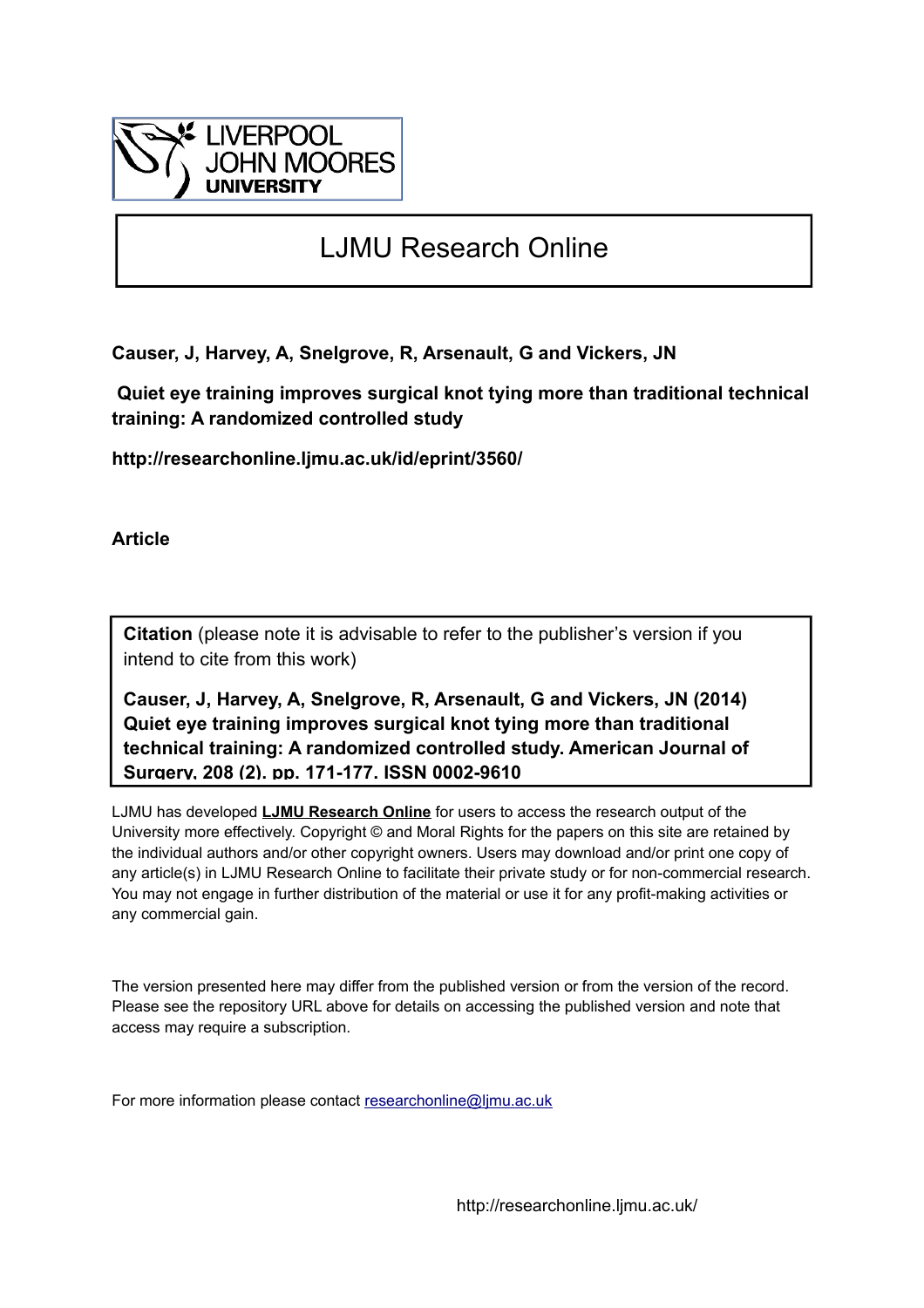| 1              |                                                                                                           |
|----------------|-----------------------------------------------------------------------------------------------------------|
| $\overline{2}$ | Quiet eye training improves surgical knot tying more than traditional technical                           |
| 3              | training. A randomized, controlled study                                                                  |
| 4              |                                                                                                           |
| 5              | Joe Causer PhD <sup>1</sup> , Adrian Harvey MD, FRCS <sup>2</sup> , Ryan Snelgrove MD <sup>2</sup> , Gina |
| 6              | Arsenault <sup>3</sup> , and Joan N. Vickers PhD <sup>3</sup>                                             |
| 7              |                                                                                                           |
| 8              | <sup>1</sup> Brain and Behaviour Laboratory, Liverpool John Moores University                             |
| 9              | <sup>2</sup> Faculty of Medicine, University of Calgary                                                   |
| 10             | <sup>3</sup> Faculty of Kinesiology, University of Calgary                                                |
| 11             |                                                                                                           |
| 12             | RUNNING HEAD: Knot tying training                                                                         |
| 13             |                                                                                                           |
| 14             | Conflicts of interest and sources of funding                                                              |
| 15             | There are no conflicts of interest for any author. Funding was provided by the                            |
| 16             | Royal College of Physician and Surgeons, Canada, and the University of Calgary                            |
| 17             | Program for Undergraduate Research Experience.                                                            |
| 18             |                                                                                                           |
| 19             | Please address correspondence to:                                                                         |
| 20             | Dr. Joe Causer                                                                                            |
| 21             | Brain and Behaviour Laboratory                                                                            |
| 22             | Faculty of Science,                                                                                       |
| 23             | Tom Reilly Building                                                                                       |
| 24             | <b>Byrom Street</b>                                                                                       |
| 25             | Liverpool                                                                                                 |
| 26             | L3 3AF                                                                                                    |
| 27             | Tel - +44 (0) 151 9046242                                                                                 |
| 28             | Email - j.causer@ljmu.ac.uk                                                                               |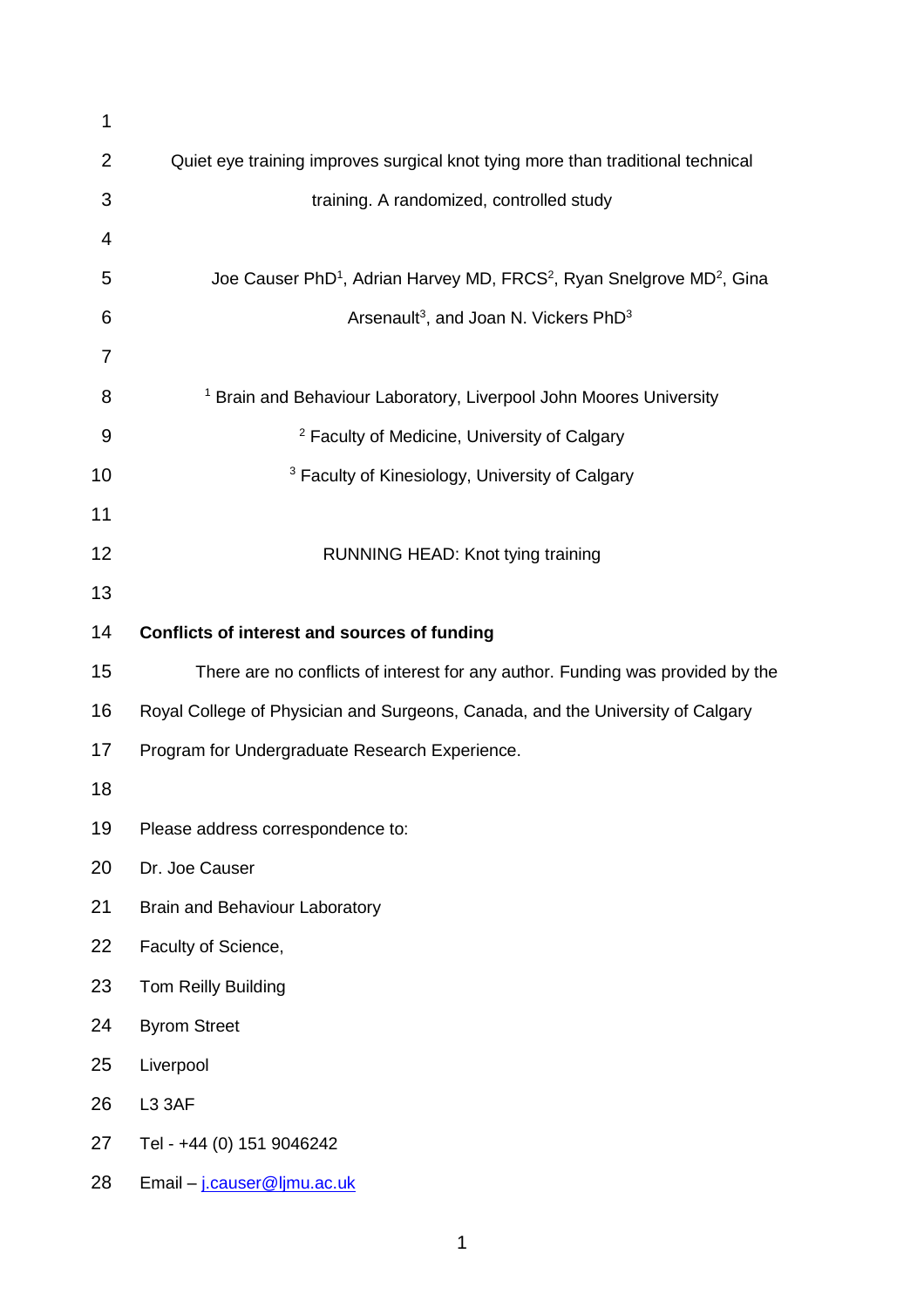Experts consistently exhibit more efficient and effective gaze behaviors, comprised of fewer fixations of longer duration, compared to less expert and novice groups [\(1,](#page-11-0) [2\)](#page-11-1). The number of fixations is thought to reflect the information-processing demands placed on the individual, whereas the fixation location reflects the important cues used guiding action. Of particular interest to researchers is the final fixation before the initiation of a critical phase of the movement, termed the quiet eye period (QE) [\(3\)](#page-11-2). The QE period appears to functionally represent the time needed to organize the neural networks and visual parameters responsible for the precise control of movements [\(4\)](#page-11-3). The onset of the QE occurs before the critical movement, and the offset when gaze deviates off the location. Both an earlier onset and longer QE duration have been consistently reported to be associated with higher levels of expertise and performance.

 Examining gaze and movement-based indices enable us to capture the perceptual and motor mechanisms that underlie efficient action. Gaze and hand movement behavior have previously been examined during several surgical procedures and skills. For example, in a computer-based laparoscopic surgery task, which involved reaching for and touching a small target, expert surgeons reported faster movement times, fewer errors, and longer final fixation on the target location, compared to novices, who fixated the tool and target intermittently [\(5,](#page-11-4) [6\)](#page-11-5). Researchers have also examined QE and hand movement times of surgeons with high and low levels of experience during identification and preservation of the recurrent laryngeal nerve during a thyroid lobectomy on a cadaver model [\(7\)](#page-11-6). Highly experienced surgeons had a longer duration QE on the nerve prior to performing blunt and sharp dissections, providing evidence of greater focus and concentration at critical moments during the operation.

 Researchers have also reported differences in QE and hand movement behavior between expert and novice surgeons [\(8\)](#page-11-7). Expert surgeons not only possess superior knot tying performance and faster movement times, but have a longer QE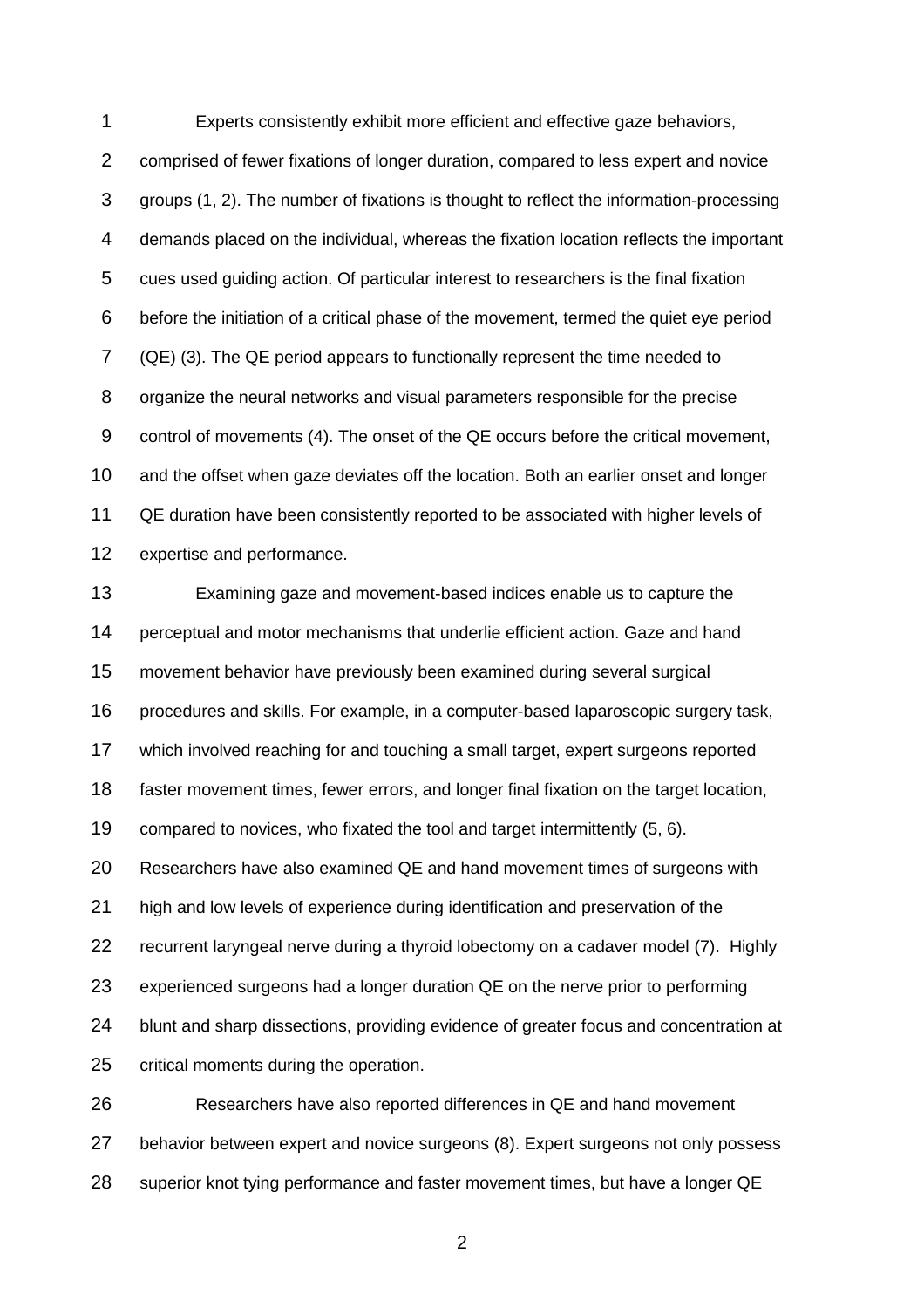on the knot prior to the placement phase, compared to novices, who had a higher percentage of fixations on their hands [\(8\)](#page-11-7).

 QE training programs involving the use of video-based expert QE models, video feedback of individual QE characteristics, have been shown to increase QE duration, motor performance and efficiency in a number of tasks [\(9-14\)](#page-12-0). In addition, virtual laparoscopic trainees in a gaze training group reported higher performance score, faster movement times and longer fixations on the target location, compared to movement training and discovery learning groups [\(15\)](#page-12-1).

 The aim of the study was to examine whether a QE or technical (TT) training program would be lead to increased knot tying performance in one-handed square knots in first year surgical residents. Gaze and hand movement data were recorded during pretest, retention and transfer conditions. It was hypothesized that the QE and 13 TT groups would increase their knot tying performance from pretest to retention and transfer. It was predicted that the QE group would demonstrate a longer QE duration, fewer fixations, and faster hand movement times compared to the TT group in the retention and transfer tests compared to the pretest.

## **Methods**

Participants

19 Twenty first year surgical residents (age:  $26 \pm 1.6$  years) volunteered for the study. All participants had previously received a half-day of basic knot tying training using the Ethicon knot tying board and manual as part of their surgical skills module. Participants were randomly assigned to either a QE or TT group. All had normal, or corrected to normal vision. Ethics approval was obtained through the University of Calgary Conjoint Health Ethics Research Board.

Equipment

26 A SensoMotoric Instruments (SMI) ETG eye-tracking system was used to collect gaze and hand movement data. The SMI-ETG is a lightweight (76 g), glasses mounted binocular system that uses dark pupil tracking to measure point of gaze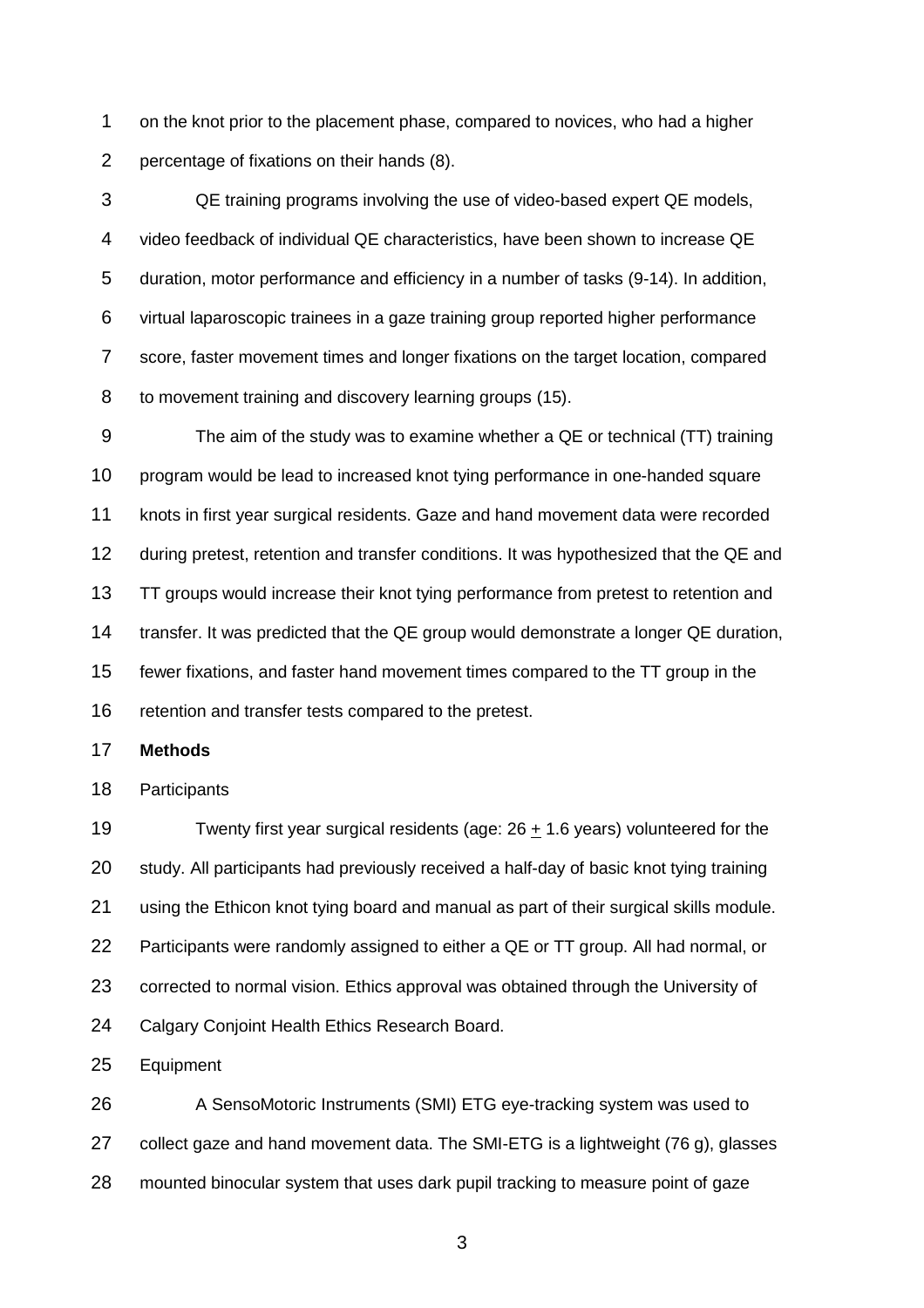| 1              | with a spatial resolution of 0.1 degree and temporal resolution of 30 Hz (33.3ms per   |
|----------------|----------------------------------------------------------------------------------------|
| $\overline{2}$ | frame), with a built-in high-definition scene camera. A Simulab Boss knot tying board  |
| 3              | was used for the pretest and retention, with red markers indicating desired knot       |
| 4              | placement location placed on the parallel tubing at a separation width of 2 cm (see    |
| 5              | Figure 1a). An Ethicon knot tying cylinder was used for the transfer test, with a red  |
| 6              | marker indicating desired knot placement location placed at the center of the hook     |
| 7              | (see Figure 1b). Both boards were covered with surgical drapes and Ethicon 2-0         |
| 8              | Perma-hand silk sutures were used throughout the testing sessions.                     |
| 9              |                                                                                        |
| 10             | <b>Insert Figure 1 here</b>                                                            |
| 11             |                                                                                        |
| 12             | Procedure                                                                              |
| 13             | All participants completed a pretest and a training phase, followed by                 |
| 14             | retention and transfer conditions. In all conditions participants were required to tie |
| 15             | one-handed square knots with three throws. Before the testing session participants     |
| 16             | were fitted with the SMI-ETG system and calibrated. The experimental procedure is      |
| 17             | outlined in Table 1.                                                                   |
| 18             |                                                                                        |
| 19             | <b>Insert Table 1 here</b>                                                             |
| 20             |                                                                                        |
| 21             | Data management                                                                        |
| 22             | For each participant the second knot of each condition was coded and                   |
| 23             | analyzed, creating a total of 60 knots per resident. Each knot consisted of three      |
| 24             | throws and three movement phases (cross, pass, placement). The data were coded         |
| 25             | using the Quiet Eye Solutions software, which coupled (frame by frame) the             |
| 26             | surgeon's fixations and hand movement phases. The dependent variables were: knot       |
| 27             | tying performance (%), percentage QE duration (%), number of fixations, total          |
| 28             | movement time (s), and movement phase time (s). Knot tying performance was             |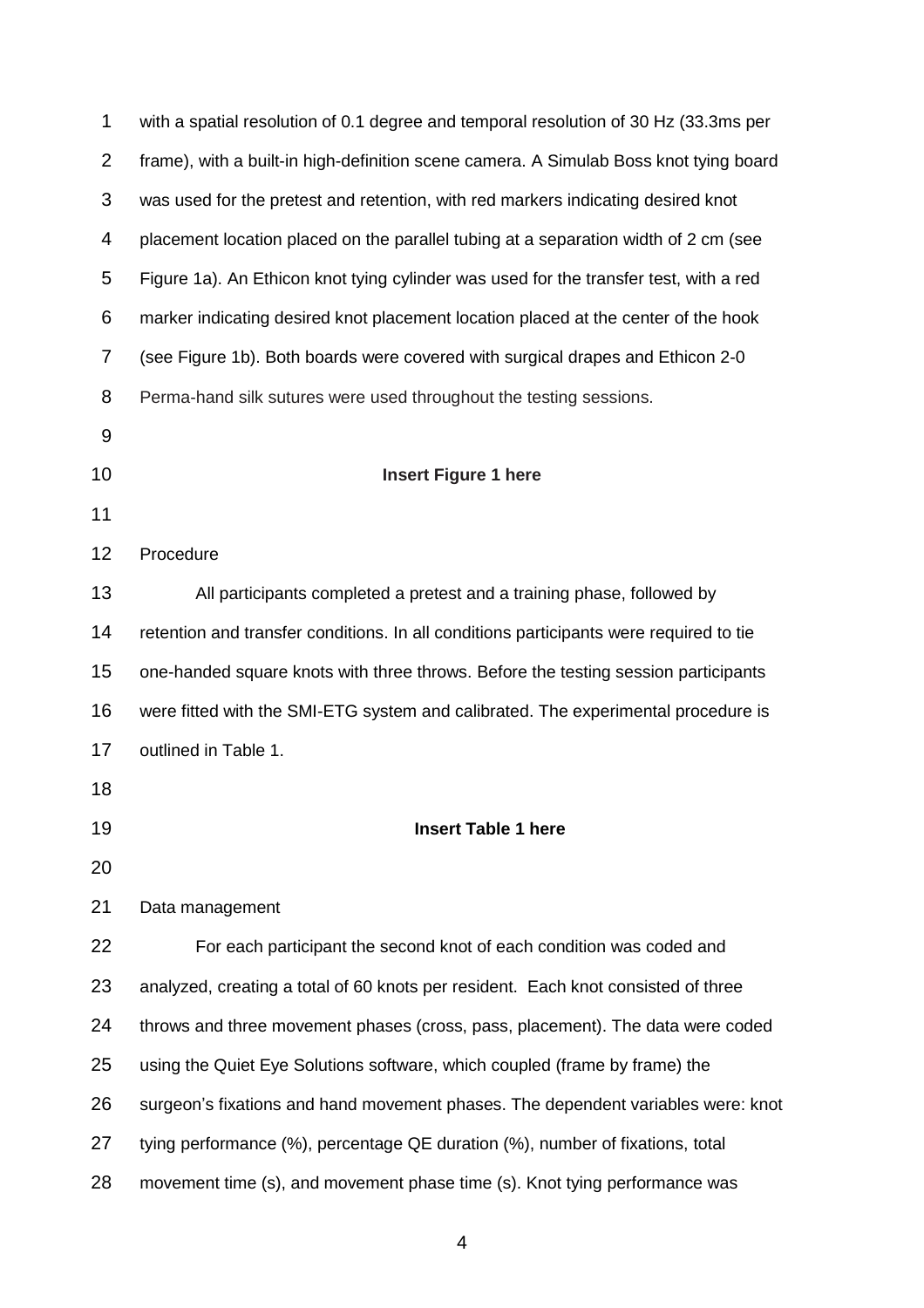assessed by a blinded expert surgeon using the Tytherleigh instrument[\(16\)](#page-12-2), which allows a maximum score was 13 per knot, which was converted to a percentage score. Total movement time was defined as the start of the first cross phase until the end of the final placement phase. QE duration was converted to relative time based on percentage of total movement time. The QE was defined as the final fixation on the knot placement location within 1 degree of visual angle for a minimum of 100 ms prior to each placement phase. Two independent coders carried out coding, with the objectivity of the data being established using intra-observer (99.1%) and inter-observer (97.7%) agreement methods.

Statistical analysis

11 Knot tying performance, percentage QE duration, number of fixations and total movement time were analyzed using separate 2 x 3 mixed design ANOVAs, with group (QE, TT) as the between-subjects factor and condition (pretest, retention, transfer) as the within-groups factor. Movement phase time was analyzed using a 2 x 3 x 3 mixed design ANOVA, with group (QE, TT) as the between-subjects factor and condition (pretest, retention, transfer) and movement phase (cross, pass, placement) as the within-groups factors. Effect sizes were calculated using partial eta squared 18 values  $(\eta_p^2)$ . Greenhouse-Geisser epsilon was used to control for violations of sphericity and the alpha level for significance was set at 0.05 with Bonferroni adjustment to control for Type 1 errors. **Results** Group and condition main effects for all ANOVAs are reported in Tables 2 and 3, respectively. **Insert Tables 2 and 3 here** Knot tying performance (%) 28 There was a significant group x condition interaction,  $F_{2,36}$ , = 11.70, p < 0.001,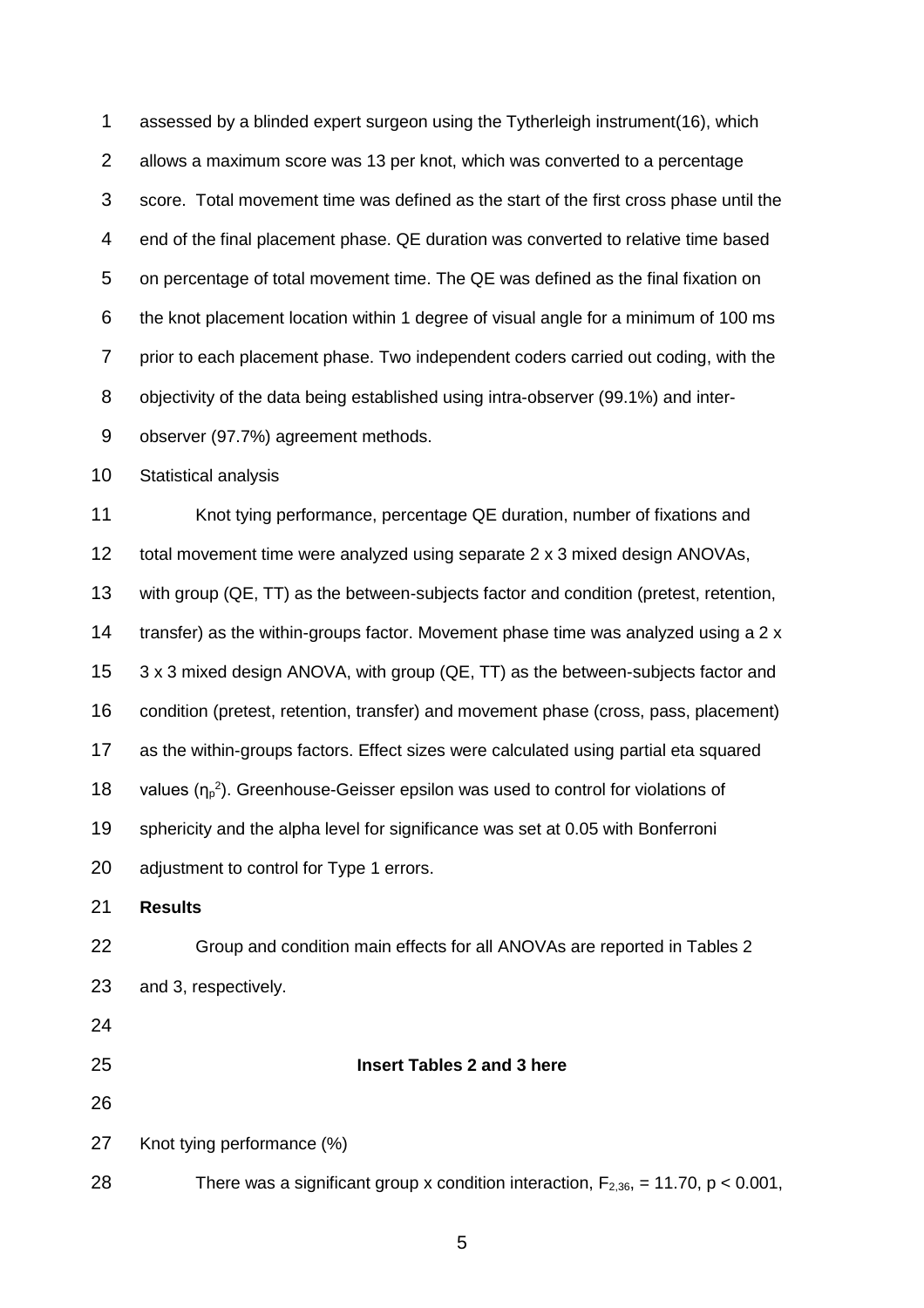| 1              | $\eta_P^2$ = 0.39 (see Figure 2). Both the QE and TT groups significantly increased their    |
|----------------|----------------------------------------------------------------------------------------------|
| $\overline{2}$ | knot tying performance from pretest to retention, demonstrating that both training           |
| 3              | methods are effective in improving knot tying performance. However, whilst the QE            |
| 4              | group maintained a higher knot tying performance in the transfer, the TT group               |
| 5              | significantly decreased performance from retention to the transfer, although the             |
| 6              | performance remained significantly higher than the pretest. These results show that          |
| $\overline{7}$ | the QE training enabled participants to maintain a more effective knot tying                 |
| 8              | performance even in the more complex transfer condition.                                     |
| 9              |                                                                                              |
| 10             | <b>Insert Figure 2 here</b>                                                                  |
| 11             |                                                                                              |
| 12             | Quiet eye duration (%)                                                                       |
| 13             | There was a significant group x condition interaction, $F_{2,36}$ , = 15.73, p < 0.001,      |
| 14             | $\eta_P^2$ = 0.46 (see Figure 3). Participants in the QE group significantly increased their |
| 15             | percentage QE duration from pretest to retention and transfer, whereas the TT group          |
| 16             | demonstrated no significant differences between conditions (see supplementary                |
| 17             | videos). These data demonstrate that the gaze behavior of the technical training             |
| 18             | group remained unchanged, whereas the QE group increased their QE duration in                |
| 19             | line with the training, and importantly were able to maintain this behavior in the           |
| 20             | complex transfer condition.                                                                  |
| 21             |                                                                                              |
| 22             | <b>Insert Figure 3 here</b>                                                                  |
| 23             |                                                                                              |
| 24             | Number of fixations                                                                          |
| 25             | There was also a significant group x condition interaction, $F_{2,36}$ , = 12.54, p <        |
| 26             | 0.001, $np^2$ = 0.41. There were no significant differences for the TT group from pretest    |
| 27             | to retention, however the number of fixations increased in the transfer compared to          |
| 28             | pretest and retention conditions. The QE group demonstrated a greater number of              |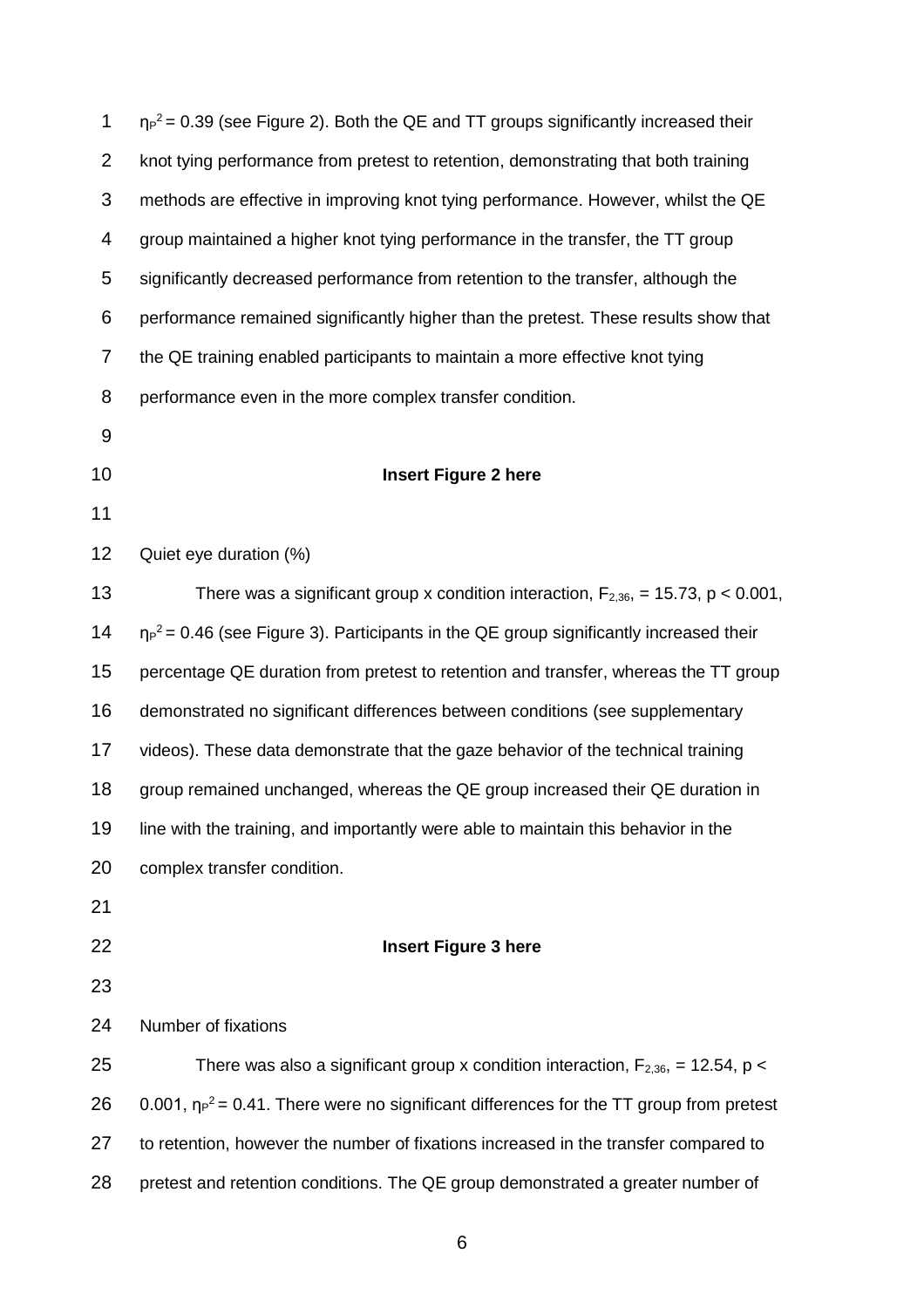fixations in the pretest compared to retention and transfer. These data demonstrate 2 that the QE training group managed to reduce the amount of fixations, which is indicative of a more efficient visual strategy, and maintain a lower number of fixations in the transfer test. Conversely, the TT group maintained a high number of fixations in the retention, and then increased their fixations in the transfer test. This suggests a more inefficient strategy, which is likely to be a result of an increase in attentional demand.

Total movement time (s)

9 There was no significant group x condition interaction,  $F_{2,36}$ , = 1.95, p = 0.157,  $10 \text{ m}^2$  = 0.10. No significant differences in total movement times were reported for either group from pretest to retention. However, both groups total movement times increased in the transfer test. It is likely that the more complex nature of the transfer 13 task led to the increase in movement time.

Movement phase time (s)

15 There was a significant main effect for movement phase,  $F_{2,36}$ , = 64.93, p <  $0.001$ ,  $np^2 = 0.78$ . Movement time was significantly faster in the cross phase compared to the pass and placement phases. Movement time was also significantly faster in the pass compared to the placement phase. As the placement phase is the most important phase of the movement, critical for accuracy and tension of the knot, longer movement time in the placement phase would be expected. There was a 21 significant condition x phase interaction,  $F_{4,72}$ , = 16.15, p < 0.001,  $\eta_P^2$  = 0.47 (see Figure 4). Movement time was significantly faster in the pass phase during retention compared to pretest and transfer. Movement time was slower in the placement phase during the transfer compared to pretest and retention phases. Due to the spatial constraints of the transfer task it is unsurprising that longer placements times are reported by both groups.

- 
- 

## **Insert Figure 4 here**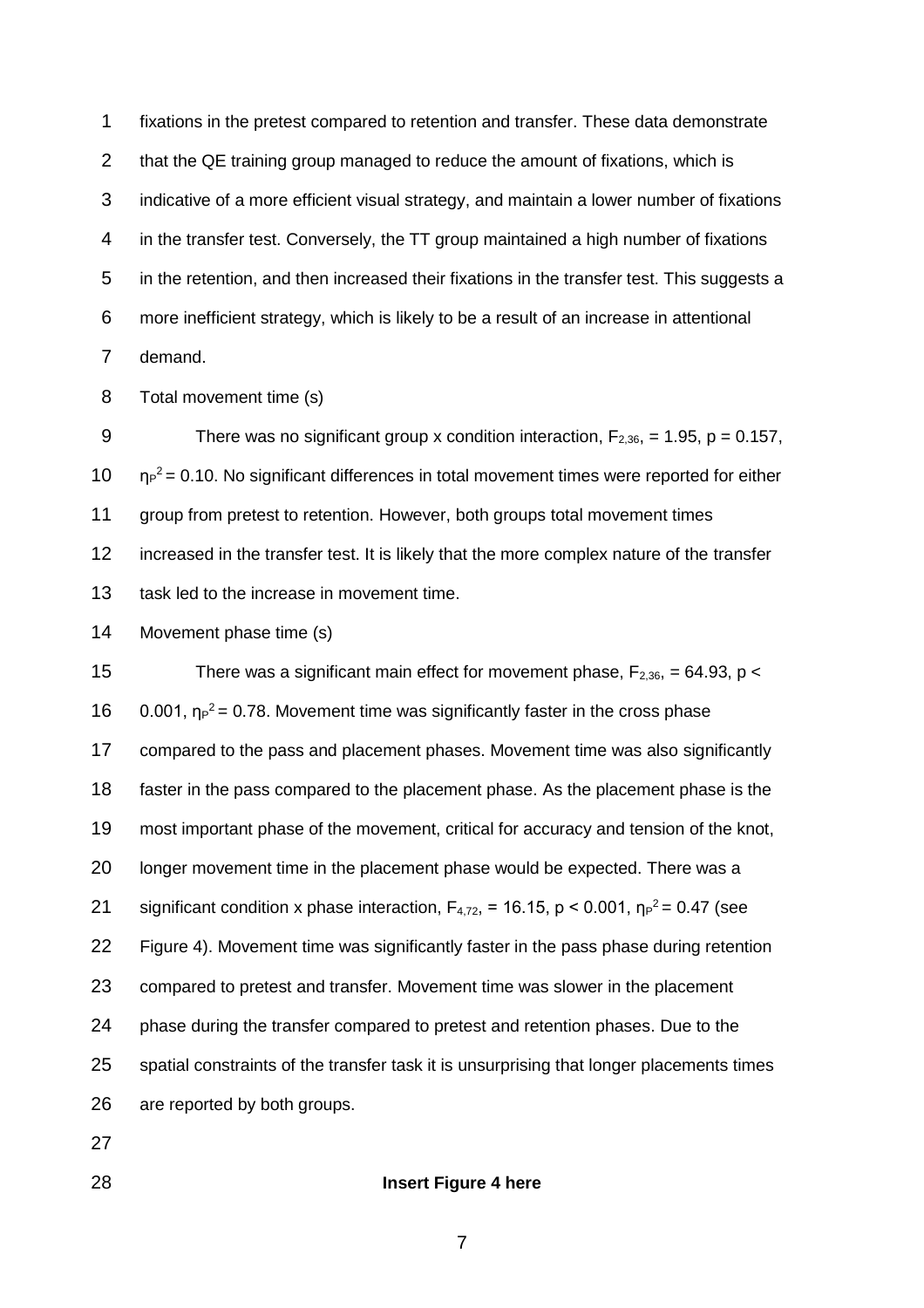## **Discussion**

 The aim of the current study was to examine whether a QE or TT training program would be lead to increased knot tying performance in one-handed square knots. It was hypothesized that after training both the QE and TT groups would increase their knot tying performance and record faster total movement and movement phase times. Additionally, the QE group was expected to demonstrate higher percentage QE duration post training, and compared to the TT group.

 Both the TT and QE group significantly improved their knot tying performance from pretest, retention and transfer as a result of the training. However the QE group performed significantly better at the knot tying task compared to the TT group who followed a traditional technical program as determined by independent blinded review of the video tapes. Both total knot tying time and hand movement phases were faster in the QE group compared to TT group. The QE group had a longer QE duration, which was more precisely located on each placement location than the TT. These data suggest that training new surgeons to orientate their QE and focus of attention in a manner similar to expert surgeons not only significantly improves the efficiency and effectiveness of tying knots, but potentially leads to more precise knot placement and lower rates of error. During knot tying, incorrectly placed sutures may result in a knot slippage, unintentional shear force or undue ischemia of tissue, which can lead to knot failure and postoperative hemorrhaging [\(17,](#page-12-3) [18\)](#page-12-4). QE training resulted not only in an increase in the technical performance of the knots being tied, but also enhanced focus of attention on anatomical locations critical to operative success.

 In line with previous research we found that longer QE durations were associated with more successful performance [\(19,](#page-12-5) [20\)](#page-12-6). It is thought that a longer QE duration enables the surgeon more time to accurately organize the movement parameters of the task, which allows a more effective action to be executed [\(4\)](#page-11-3). It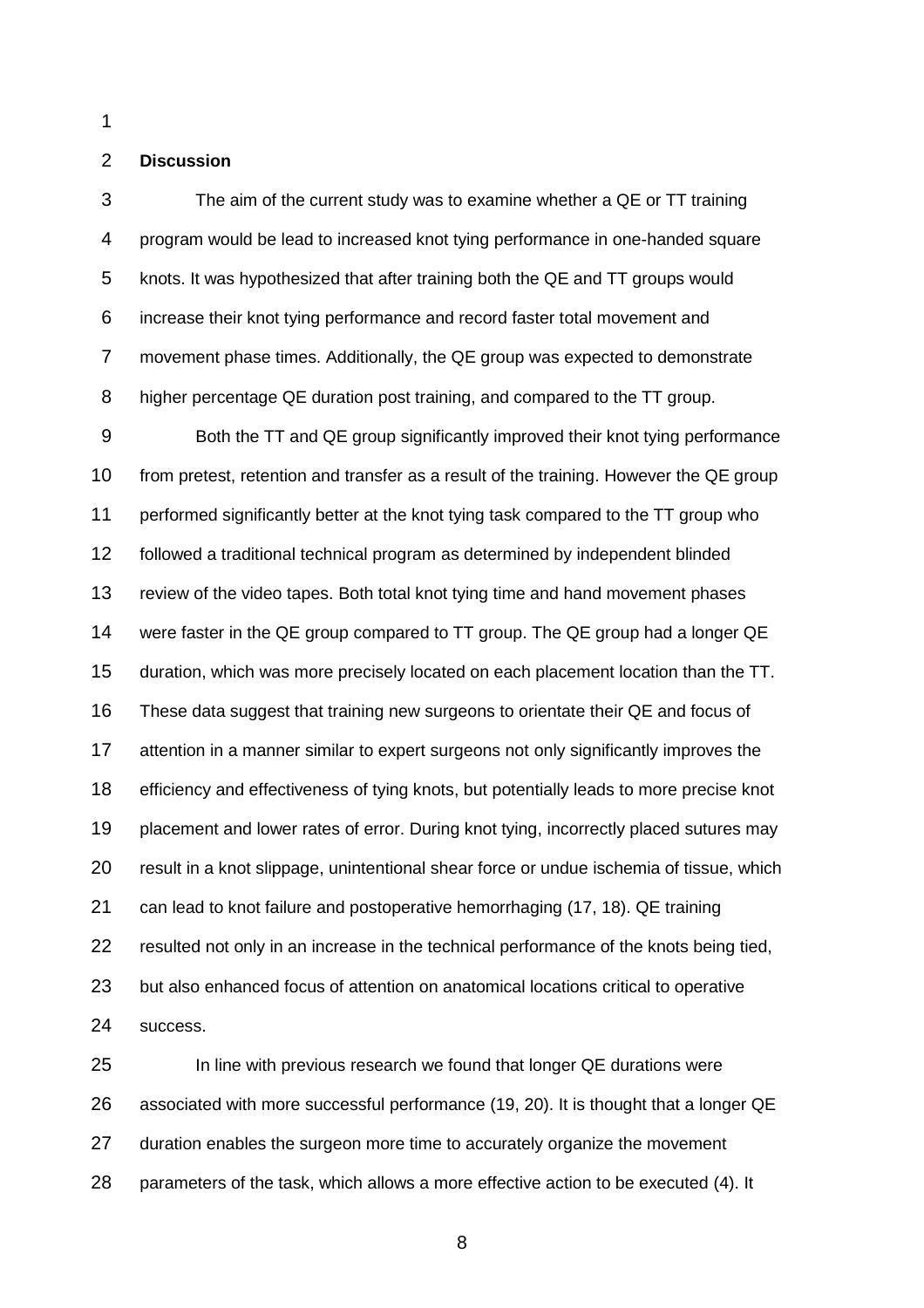also facilitates an external focus of attention that enables distractions and irrelevant environmental stimuli to be ignored, allowing full attention to the task [\(21\)](#page-12-7). A longer duration QE also enhances cognitive "slowing down" which Moulton and colleagues found to be characteristic of expert surgeons [\(7,](#page-11-6) [22\)](#page-12-8). The expert surgeon cognitively re-focuses and brings an increased level of attention to bear during critical times during an operation. It is important to note that this 'slowing down' is a cognitive process, and is not indicative of slower hand movements.

 The QE group also reported fewer fixations than the TT group post-training. When the eyes move from one fixation location to another, using rapid eye movements called saccades, visual information is suppressed. Therefore, a larger number of short duration fixations in visual search patterns will decrease the amount of information that is processed. Fixating more areas is a characteristic of novice eye movements. Usually, novices do not know where the relevant cues are in a task environment and therefore use a large number of fixations to scan the whole environment [\(1\)](#page-11-0). This strategy reduces the amount of information they are accruing from the critical areas of the task, leading to poorer action execution. In the current study, the QE group used few fixations to the final placement location of the knot, which is critical in surgery.

19 In the transfer test, which involved tying a knot in a more complex location, the QE group demonstrated longer QE duration and fewer fixations compared to the TT group. Researchers have demonstrated that QE duration increases with task difficulty, as more complex actions usually require increased information processing [\(23\)](#page-12-9). Participants in the QE group maintained a longer QE in the transfer compared to pretest, which enabled them to maintain performance in the more complex condition. In comparison, the TT group was unable to maintain their performance gains during transfer. With increased task requirements, requiring longer movement programming times [\(24\)](#page-12-10), the TT group employed a less efficient search pattern involving more fixations on their hands, as well as on the sutures. This strategy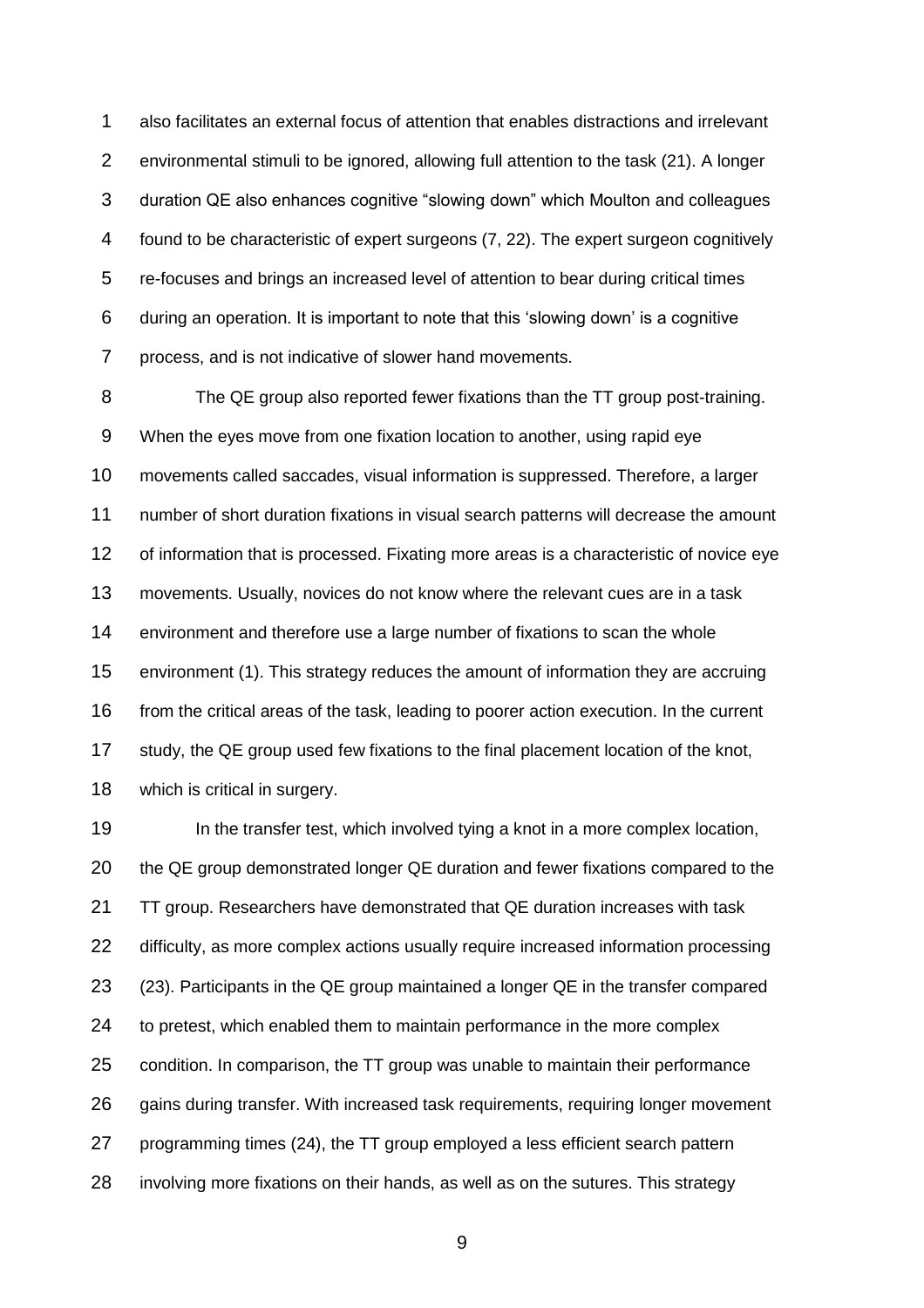meant the TT group was unable to accurately execute the movement patterns trained during the study and used in the simpler retention test to maintain performance. We also found significant group differences in hand movement times. Total movement time was significantly faster for the QE compared to the TT group. Training individuals to use longer QE durations has been reported to enable individuals to organize the movement patterns and allow a more efficient, less conscious movement [\(12,](#page-12-11) [14\)](#page-12-12). We corroborate these results by showing that using a 8 QE focus not only improved the effectiveness of the movement (i.e. performance outcome) but also the efficiency (i.e. movement time). We also found differences in movement time among the individual phases (cross, pass, placement). In line with previous research, the participants took longer in the placement, compared to pass, and pass compared to cross phase [\(8\)](#page-11-7). The TT group spent longer on the placement phase post-training, which has been identified as the critical movement phase, which may have enabled them to improve performance in the retention. Similarly, in the transfer task, the QE group increased their movement time on the placement phase, which may have provided a similar advantage, enabling them to maintain the high performance scores, despite the more complex task. It might also be that knowing a knot is positioned correctly increases confidence and leads to faster movements times. Furthermore, movement time for all hand phases in the retention and transfer test were also longer for the TT compared to the QE group. These data suggest that the improvements in hand movement efficiency are not limited to certain phases, but are evidence of a more global action strategy that results in faster movement throughout the task.

 This study has demonstrated the potential use of QE training to improve learning, retention and transfer of surgical skills. Future research should examine the long-term effectiveness of QE training, as well as transfer to the live surgical setting. QE training programs in other areas of medicine and health care could also be explored, especially with the prevalence of simulation training and the need for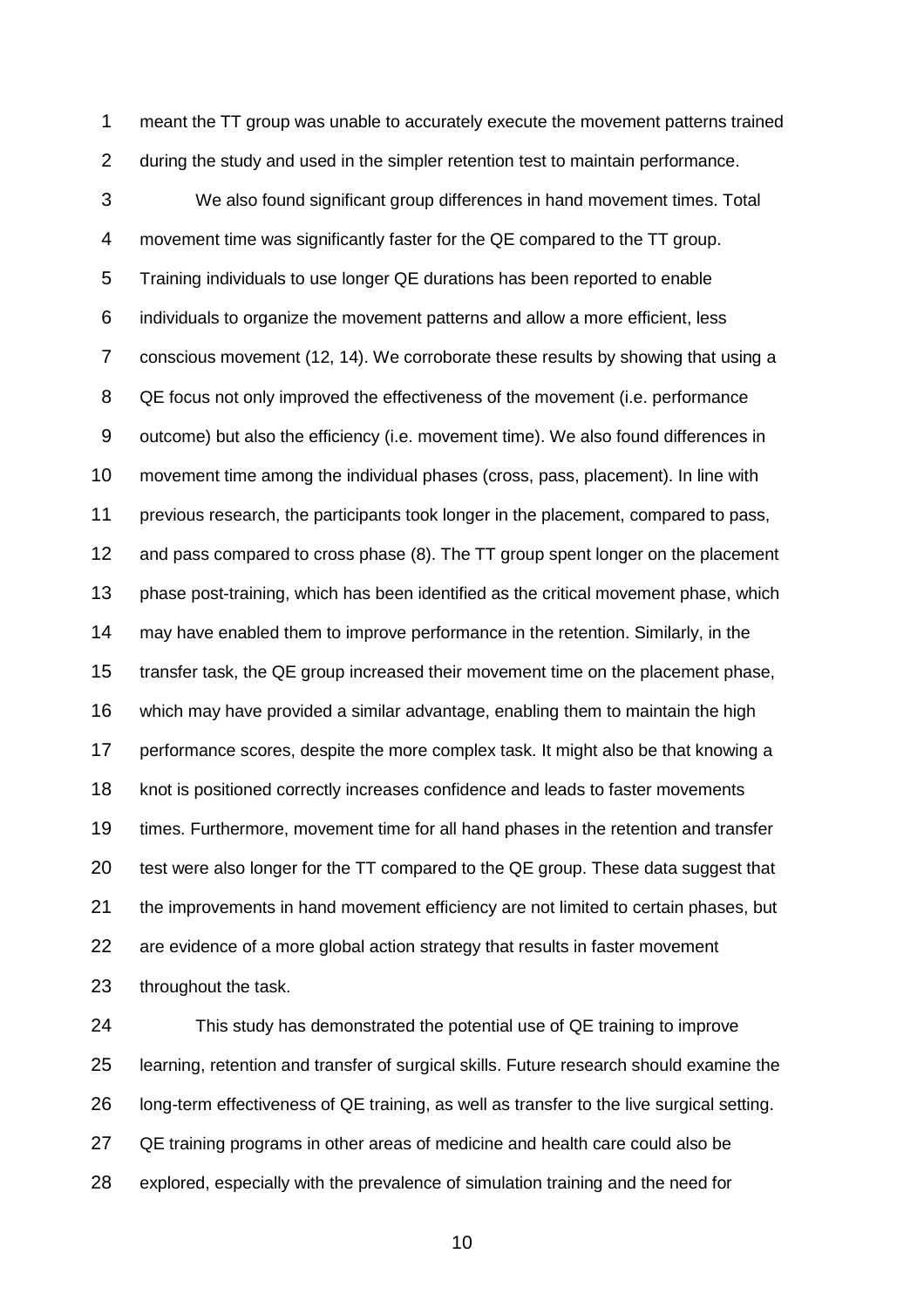medical trainees to acquire high levels of skill even as current work restrictions may

limit access to adequate volume of training [\(25\)](#page-13-0).

<span id="page-11-7"></span><span id="page-11-6"></span><span id="page-11-5"></span><span id="page-11-4"></span><span id="page-11-3"></span><span id="page-11-2"></span><span id="page-11-1"></span><span id="page-11-0"></span>

| 3                          |    | In summary, we have demonstrated that QE training improved performance                                                                                                                                                                                                                            |
|----------------------------|----|---------------------------------------------------------------------------------------------------------------------------------------------------------------------------------------------------------------------------------------------------------------------------------------------------|
| 4                          |    | at a higher rate and maintained performance effectiveness and movement efficiency                                                                                                                                                                                                                 |
| 5                          |    | in a transfer task, compared to the TT group. To our knowledge, this is the first study                                                                                                                                                                                                           |
| 6                          |    | to identify the effectiveness of QE training in surgical knot tying. The procedures                                                                                                                                                                                                               |
| $\overline{7}$             |    | outlined in the current study could be applied to other skills in surgery thereby                                                                                                                                                                                                                 |
| 8                          |    | potentially leading to a range of performance metrics and expeditions of learning of                                                                                                                                                                                                              |
| $\boldsymbol{9}$           |    | simple and/or complex surgical skills. These results can be used to integrate QE data                                                                                                                                                                                                             |
| 10                         |    | into future surgical skills training, and be used as a tool to create more effective                                                                                                                                                                                                              |
| 11                         |    | training programs in the future.                                                                                                                                                                                                                                                                  |
| 12<br>13                   |    | <b>References</b>                                                                                                                                                                                                                                                                                 |
| 14<br>15<br>16             | 1. | Mann DTY, Williams AM, Ward P, Janelle CM. Perceptual-cognitive<br>expertise in sport: A Meta-Analysis. Journal of Sport & Exercise<br>Psychology. 2007;29:457-78.                                                                                                                                |
| 17<br>18                   | 2. | Hikosaka O, Yamamoto S, Yasuda M, Kim HF. Why skill matters.<br>TRENDS in Cognitive Sciences. 2013;17(9):434-41.                                                                                                                                                                                  |
| 19<br>20<br>21             | 3. | Vickers JN. Visual control while aiming at a far target. Journal of<br>Experimental Psychology: Human Perception & Performance.<br>1996;22:342-54.                                                                                                                                                |
| 22<br>23<br>24<br>25       | 4. | Causer J, Janelle CM, Vickers JN, Williams AM. Perceptual training:<br>What can be trained? In: Hodges NJ, Williams AM, eds. Skill<br>Acquisition in Sport: Research, Theory and Practice. London:<br>Routledge; 2012:306-24.                                                                     |
| 26<br>27<br>28<br>29<br>30 | 5. | Law B, Atkins MS, Kirkpatrick AE, Lomax AJ, Mackenzie CL. Eye gaze<br>patterns differentiate novice and experts in a virtual laparoscopic<br>surgery training environment. Eye tracking research & applications<br>symposium on eye tracking research & applications NY: ACM Press;<br>2004:41-8. |
| 31<br>32<br>33<br>34       | 6. | Wilson M, McGrath J, Vine SJ, Brewer J, Defriend D, Masters R.<br>Psychomotor control in a virtual laparoscopic surgery training<br>environment: gaze control parameters differentiate novices from<br>experts. Surgical Endoscopy. 2010;24:2458-64.                                              |
| 35<br>36<br>37<br>38       | 7. | Harvey A, Vickers JN, Snelgrove R, Scott M, Morriso S. Expertise<br>differences in performance and quiet eye duration during identification<br>and dissection of the recurrent laryngeal nerve. The American Journal<br>of Surgery. in press.                                                     |
| 39<br>40<br>41             | 8. | Vickers JN, Harvey A, Snelgrove R, Stewart A, MacKenzie C,<br>Arsenault G. Expertise differences in quiet eye duration during surgical<br>knot tying. International Journal of Sport Psychology. in press.                                                                                        |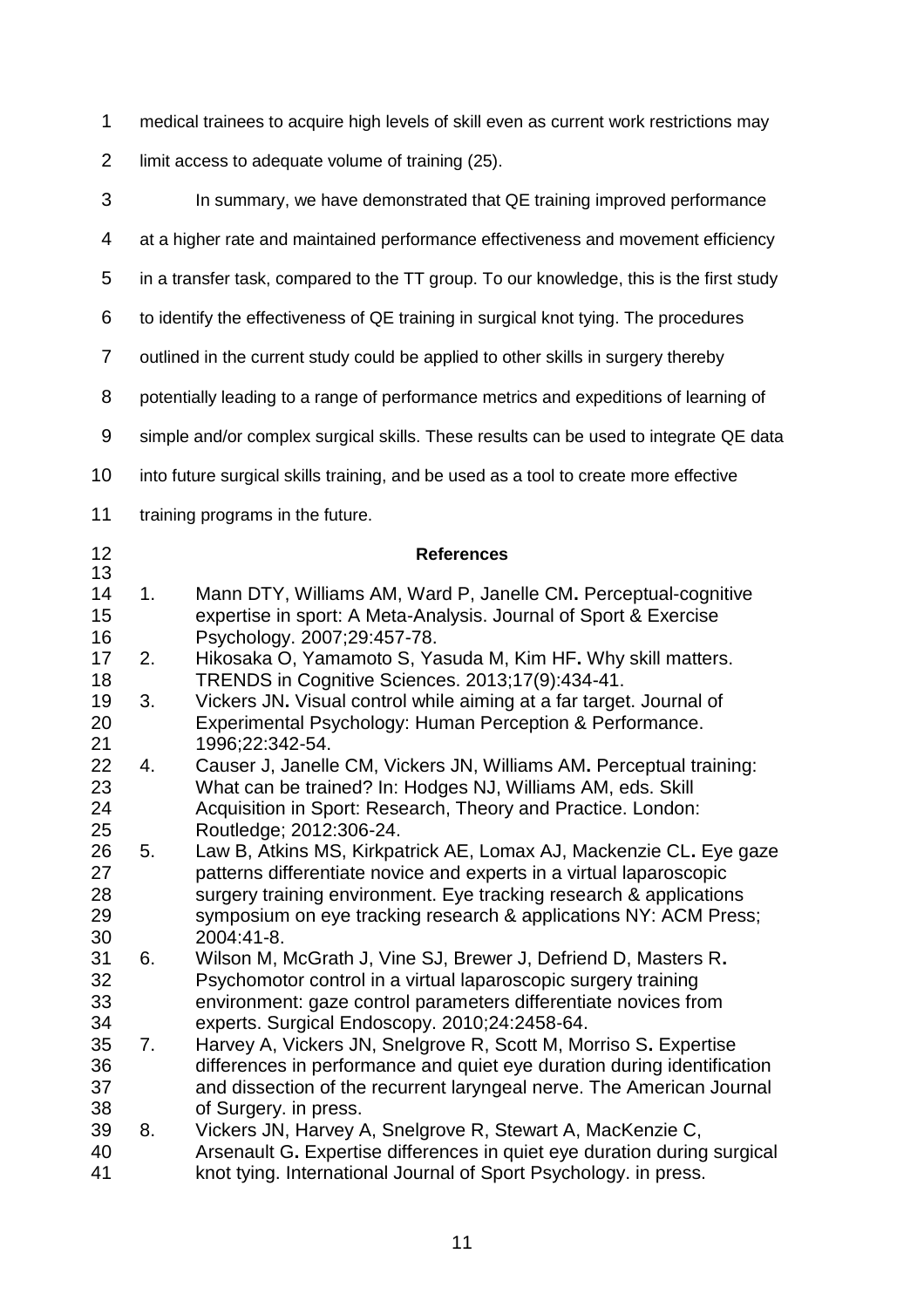<span id="page-12-12"></span><span id="page-12-11"></span><span id="page-12-10"></span><span id="page-12-9"></span><span id="page-12-8"></span><span id="page-12-7"></span><span id="page-12-6"></span><span id="page-12-5"></span><span id="page-12-4"></span><span id="page-12-3"></span><span id="page-12-2"></span><span id="page-12-1"></span><span id="page-12-0"></span>

| 1                       | 9.  | Harle SK, Vickers JN. Training quiet eye improves accuracy in the        |
|-------------------------|-----|--------------------------------------------------------------------------|
| $\frac{2}{3}$           |     | basketball free throw. The Sport Psychologist. 2001;15:289-305.          |
|                         | 10. | Moore LJ, Vine SJ, Cooke A, Ring C, Wilson MR. Quiet eye training        |
| $\overline{\mathbf{4}}$ |     | expedites motor learning and aids performance under heightened           |
| 5                       |     | anxiety: The roles of response programming and external attention.       |
| 6                       |     | Psychophysiology. 2012;49(7):1005-15.                                    |
| $\overline{7}$          | 11. | Vickers JN. Advances in coupling perception and action: the quiet eye    |
| 8                       |     | as a bidirectional link between gaze, attention, and action. Progress in |
| 9                       |     | Brain Research. 2009;174:279-88.                                         |
| 10                      | 12. | Adolphe RM, Vickers JN, LaPlante G. The effects of training visual       |
| 11                      |     | attention on gaze behaviour and accuracy: A pilot study. International   |
| 12                      |     | Journal of Sports Vision. 1997;4(1):28-33.                               |
| 13                      | 13. | Vine SJ, Moore LJ, Wilson M. Quiet eye training facilitates competitive  |
| 14                      |     | putting performance in elite golfers. Frontiers in Psychology. 2011;2:1- |
| 15                      |     | 9.                                                                       |
| 16                      | 14. | Causer J, Holmes PS, Williams AM. Quiet eye training in a visuomotor     |
| 17                      |     | control task. Medicine & Science in Sports & Exercise.                   |
| 18                      |     | 2011;43(6):1042-9.                                                       |
| 19                      | 15. | Wilson MR, Vine SJ, Bright E, Masters RS, Defriend D, McGrath JS.        |
| 20                      |     | Gaze training enhances laparoscopic technical skill acquisition and      |
| 21                      |     | multi-tasking performance: a randomized, controlled study. Surgical      |
| 22                      |     | Endoscopy. 2011;25(12):3731-9.                                           |
| 23                      | 16. | Tytherleigh MG, Bhatti TS, Watkins RM, Wilkins DC. The assessment        |
| 24                      |     | of surgical skills and a simple knot-tying exercise. Annals of the Royal |
| 25                      |     | College of Surgeons of England. 2001;83:69-73.                           |
| 26                      | 17. | Sosa JA, Bowman HM, Tielsch JM, Powe NR, Gordon TA, Udelsman             |
| 27                      |     | R. The importance of surgeon experience for clinical and economic        |
| 28                      |     | outcomes from thyroidectomy. Annals of Surgery. 1998;228(3):320.         |
| 29                      | 18. | Scott DJ, Goova MT, Tesfay ST. A cost-effective proficiency-based        |
| 30                      |     | knot-tying and suturing curriculum for residency programs. Journal of    |
| 31                      |     | Surgical Research. 2007;141(1):7-15.                                     |
| 32                      | 19. | Causer J, Bennett SJ, Holmes PS, Janelle CM, Williams AM. Quiet eye      |
| 33                      |     | duration and gun motion in elite shotgun shooting. Medicine & Science    |
| 34                      |     | in Sports & Exercise. 2010;42(8):1599-608.                               |
| 35                      | 20. | Vickers JN. Location of fixation, landing position of the ball and       |
| 36                      |     | accuracy during the free throw. International Journal of Sports Vision.  |
| 37                      |     | 1996;3(1):54-60.                                                         |
| 38                      | 21. | Vickers JN. Perception, Cognition and Decision Training: The Quiet       |
| 39                      |     | Eye in Action. Champaign, IL: Human Kinetics; 2007.                      |
| 40                      | 22. | Moulton CA, Regehr G, Lingard L, Merritt C, MacRae H. Slowing down       |
| 41                      |     | to stay out of trouble in the operating room: remaining attentive in     |
| 42                      |     | automaticity. Academic Medicine. 2010;85(10):1571-7.                     |
| 43                      | 23. | Williams AM, Singer RN, Frehlich SG. Quiet eye duration, expertise,      |
| 44                      |     | and task complexity in near and far aiming tasks. Journal of Motor       |
| 45                      |     | Behavior. 2002;34(2):197-207.                                            |
| 46                      | 24. | Henry FM. Use of simple reaction time in motor programming studies:      |
| 47                      |     | a reply to Klapp, Wyatt and Lingo. Journal of Motor Behavior.            |
| 48                      |     | 1980;12:163-8.                                                           |
|                         |     |                                                                          |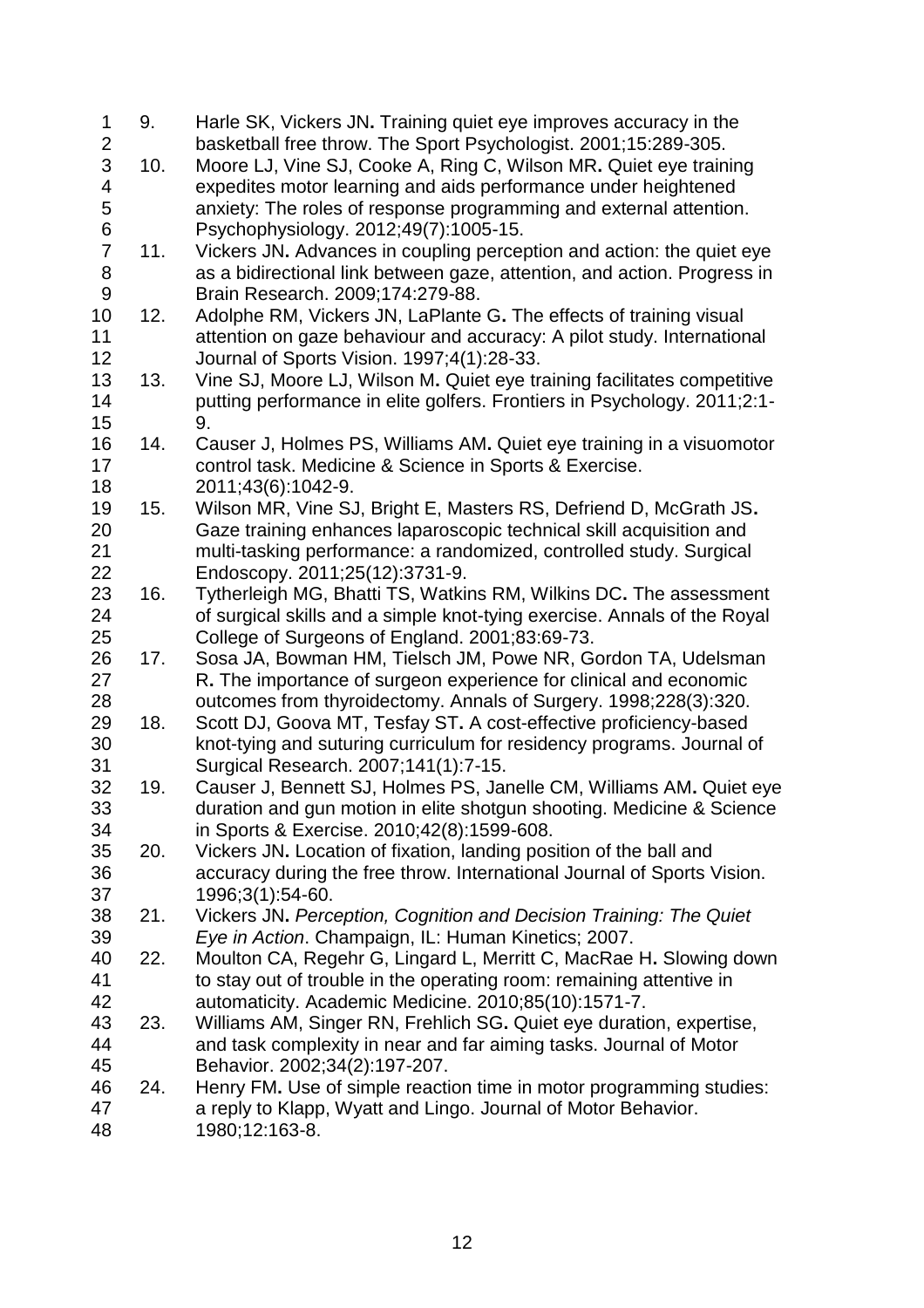- <span id="page-13-0"></span> 25. Causer J, Barach P, Williams AM**.** Simulation and its role in capturing, assessing and sustaining expertise in medicine. Medical Education. in press.
-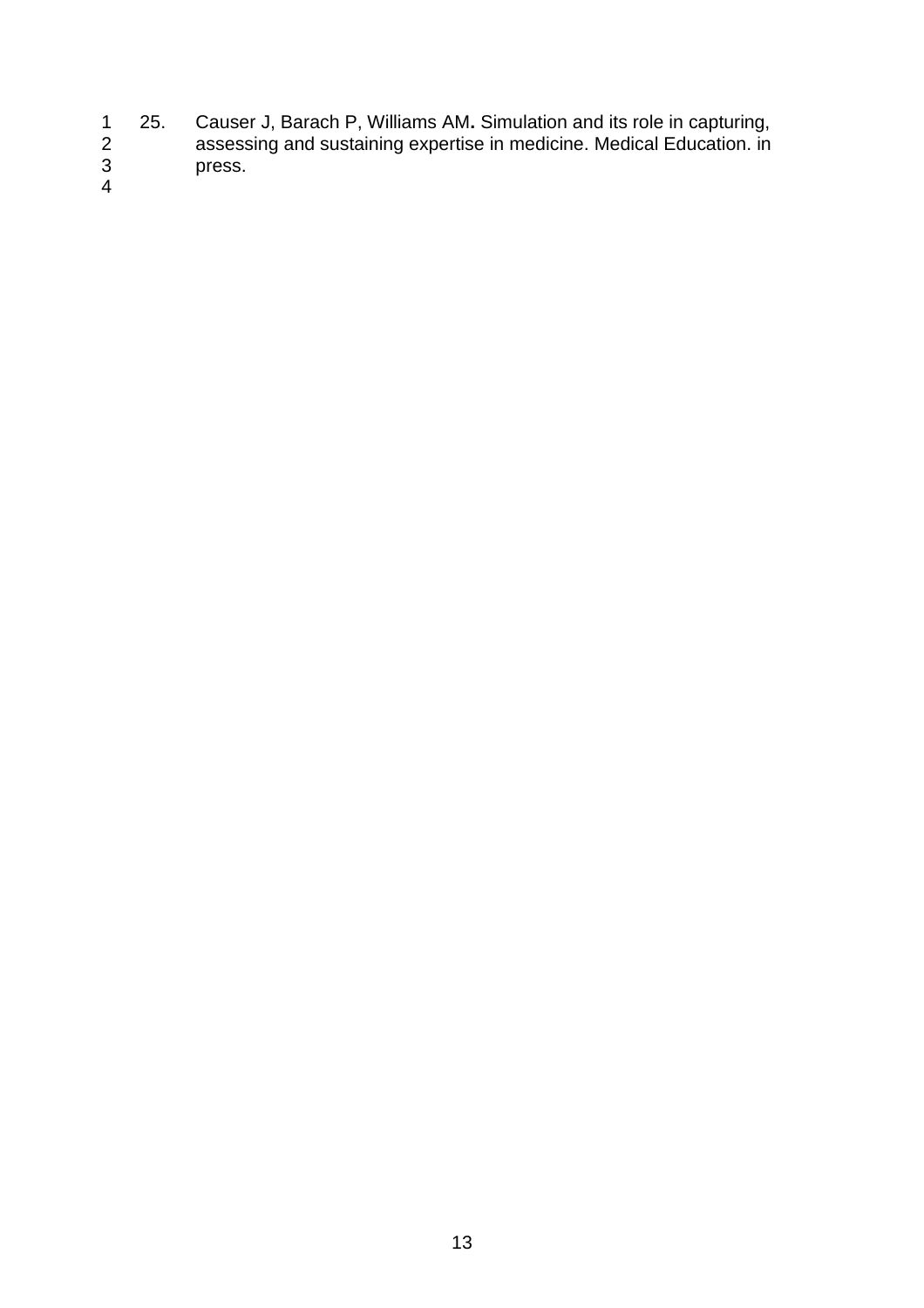| 1              | <b>Table Captions</b>                                                        |
|----------------|------------------------------------------------------------------------------|
| 2              | Table 1. Experimental procedure for the quiet eye and technical training     |
| 3              | groups.                                                                      |
| 4<br>5         | Table 2. Group main effects from the ANOVAs for all dependent variables.     |
| 6              | * significantly different to quiet eye training group                        |
| $\overline{7}$ |                                                                              |
| 8              | Table 3. Condition main effects from the ANOVAs for all dependent variables. |
| 9              | * significantly different to pretest                                         |
| 10             | † significantly different to retention                                       |
| 11             |                                                                              |